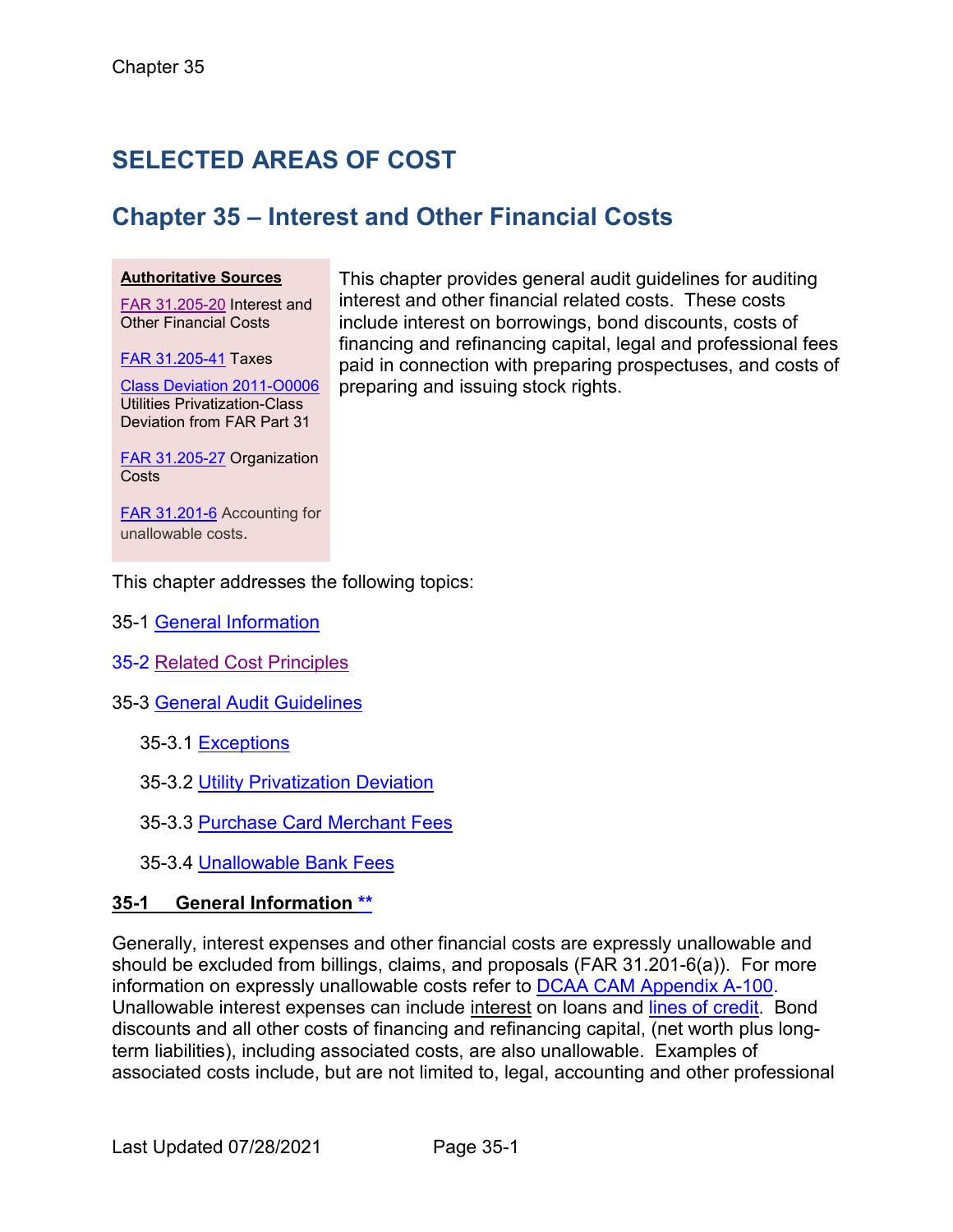fees, incurred in connection with preparing a prospectus, and the costs of preparing and issuing stock rights.

#### <span id="page-1-0"></span>**35-2 Related Cost Principles. [\\*\\*](#page-0-2)**

● FAR 31.205-10 Cost of Money – makes the costs of facilities and capital assets under construction allowable so long as the costs are appropriately imputed pursuant to CAS 414 or CAS 417.

• FAR 31.205-27 Organization Costs – FAR 31.205-27(a)(3), which is related to raising capital, excludes "short-term borrowings for working capital" from unallowable reorganization costs.

- FAR 31.205-28 Other Business Expenses.
	- This cost principle makes some of the administrative costs related to raising capital allowable (e.g. transfer charges resulting in the change of ownership of the contractor's securities).

○ Interest and penalties paid on unpaid taxes where non-payment was at the direction of the contracting officer are also allowable.

#### <span id="page-1-1"></span>**35-3 General Audit Guidelines [\\*\\*](#page-0-3)**

#### **35-3.1 Exceptions [\\*\\*](#page-0-4)**

There are a few exceptions in which interest and financial costs could be allowable. Interest or penalties assessed by a State or local taxing authorities for non-payment of any tax at the direction of the contracting officer is allowable (FAR  $31.205-41(a)(3)$ ). However, any other interest or other costs associated with underpayment or late payment of obligations are unreasonable as under/late paying is not a prudent business practice in accordance with FAR 31.201-3(a).

Additionally, the administrative costs of short-term borrowings for working capital are allowable under FAR 31.205-27(a).

### <span id="page-1-2"></span>**35-3.2 Utility Privatization Deviation [\\*\\*](#page-0-5)**

Interest may be allowable, under certain circumstances pursuant to the provisions of [Class Deviation 2011-O0006,](https://www.acq.osd.mil/dpap/policy/policyvault/USA001350-11-DPAP.pdf) Utility Privatization – Class Deviation from FAR 31, issued by Defense Procurement and Acquisition Policy dated March 31, 2011, on a contract awarded in conjunction with the conveyance of a utility systems under 10 U.S.C. §2688. The audit team should review the Class Deviation for the conditions to allowability when the contractor proposes interest costs that, subject to other conditions identified, are reasonable and related to the capital expenditures to acquire, renovate, upgrade, and expand the subject utility systems.